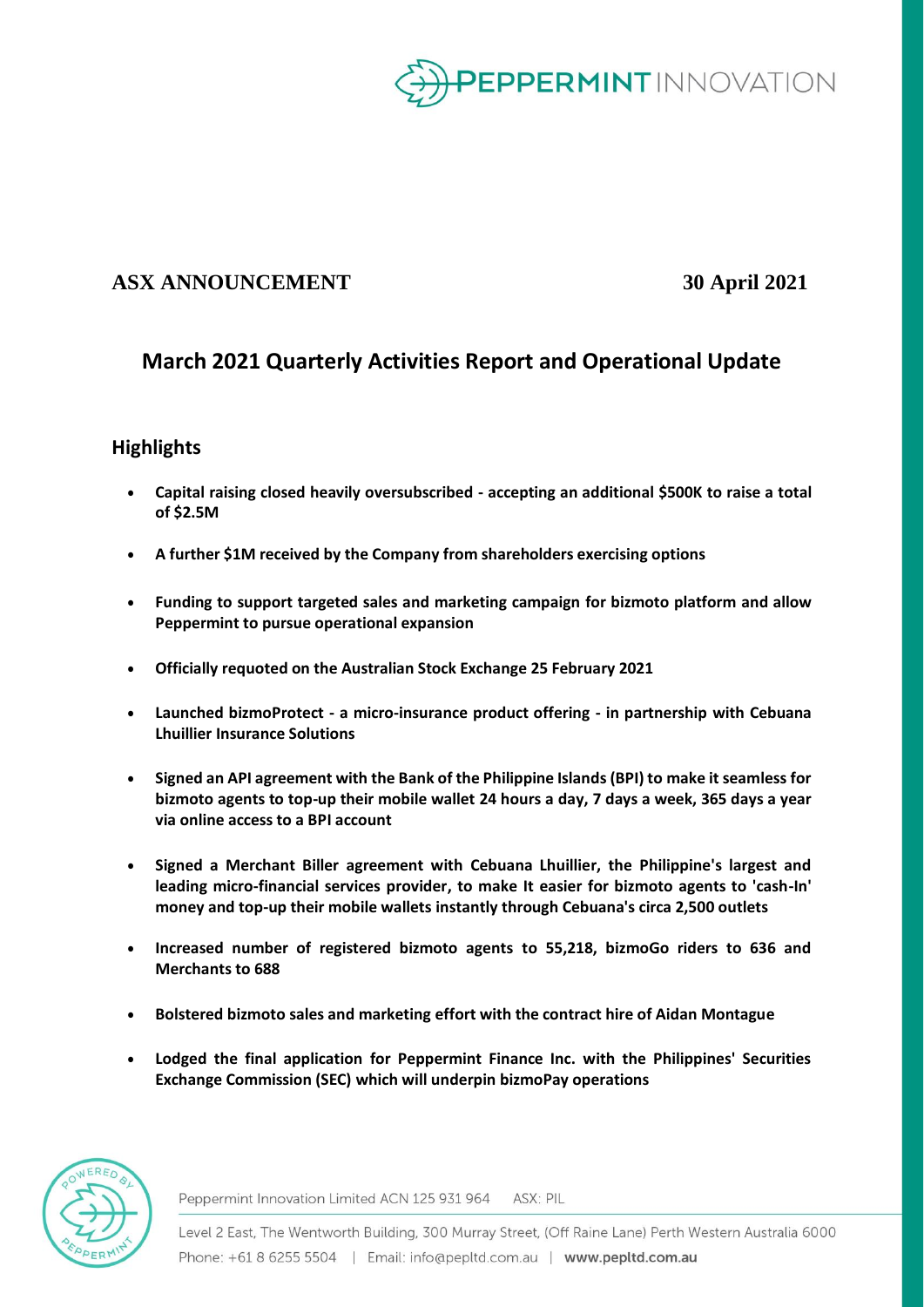

**PERTH, AUSTRALIA**, **30 APRIL 2021:** Peppermint Innovation Ltd (**ASX: PIL**) ("**Peppermint**" or "**the Company**") presents its Quarterly Activities Report and Operational Update for the period ended 31 March 2021 and is pleased to provide the following commentary and update to shareholders.

**Peppermint's Managing Director and CEO Chris Kain said:** "The Company has delivered on several significant milestones during the March Quarter - from closing our prospectus significantly oversubscribed and raising \$2.5 million, to being requoted on the ASX in late February and then launching several operational initiatives that will allow Peppermint to grow into the future.

"Our ongoing partnership and business relationship with Cebuana Lhuillier has significant potential for our bizmoto agents and we look forward to capitalising on those opportunities offered via the micro-insurance distribution agreement and Merchant Biller agreement with Cebuana.

"Similarly, our API agreement with the Bank of the Philippine Islands not only provides our bizmoto agents with the ability to seamlessly top-up their mobile wallets 24/7, it gives Peppermint the opportunity to directly market its bizmoto platform to up to four million enrolled online account holders.

"To put that in some context, we currently have just over 55,000 registered bizmoto agents. This deal gives Peppermint the right to directly market and explain how our bizmoto platform works to almost 80 times the number of current registered agents.

"So, we're at a very exciting stage in our business relationship with both Cebuana Lhuillier and BPI.

"We have also lodged our final application to register Peppermint Finance Inc. with the Philippines' Securities Exchange Commission (SEC) to underpin our bizmoPay operations and, once we have approval, we will be able launch our non-bank mobile app based micro-enterprise lending programs.

"These micro-enterprise loans will be available to qualified bizmoto agents, bizmoGo riders, registered network members and, in time, qualified overseas Filipino workers - delivering another forward step on our path of building out our bizmoto ecosystem of services across the Philippines.

"We also believe bizmoPay will help alleviate the unpredictability caused by COVID-19, where limitations on business operations throughout the Philippines and loss of jobs has impacted cash receipts in the March '21 quarter.

"Strict lockdown measures have been in force during the March '21 quarter in the Metro Manila area and the four provinces of Laguna, Bulacan, Caite and Rizal. These areas are now under a modified quarantine regime since 12 April, with the Government looking to a lesser form of lockdown from 30 April.

"We're hoping bizmoPay will provide Filipinos with the chance to create a livelihood and real income from the bizmoto platform when other options in the local economy are particularly limited.

"The Company is now positioned for strong growth and we look forward to rewarding both investors and customers alike."



Peppermint Innovation Limited ACN 125 931 964 ASX: PIL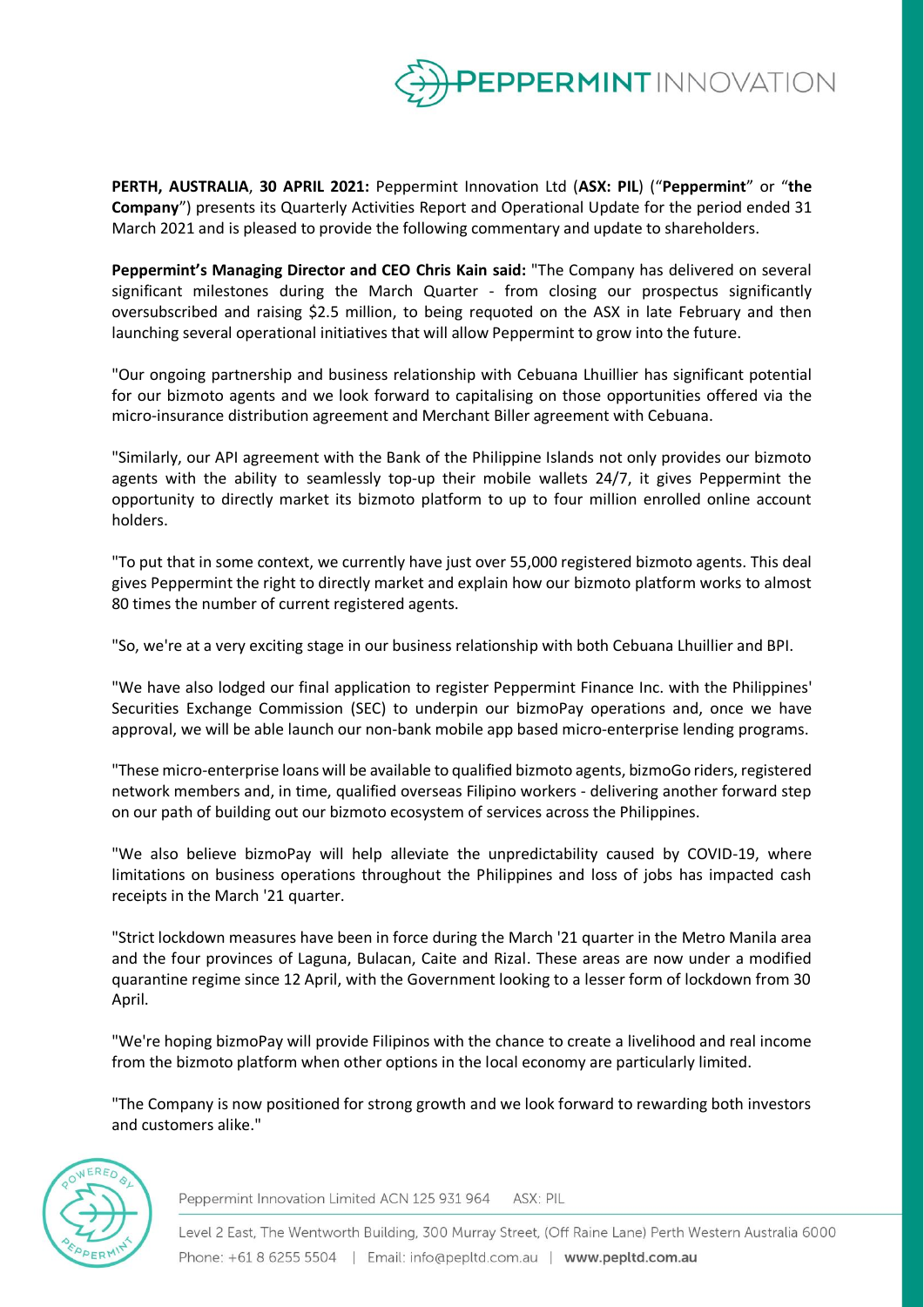

## **MARCH 2021 QUARTERLY OPERATIONAL UPDATE AND OUTLOOK**

#### **Capital raising & re-quotation on the Australian Stock Exchange**

Peppermint closed its prospectus to raise A\$2M heavily oversubscribed and, ultimately, accepted an additional \$500,000 to take the placement to \$2.5M.

The \$2.5M placement - raised at 1 cent per share - provided for additional working capital and funding to deliver a target sales and marketing campaign for Peppermint's bizmoto platform, as well as allowing the Company to pursue operational expansion without being financially constrained.

The capital raising was a key 'condition precedent' for being re-instated to official quotation on the Australian Stock Exchange, a significant milestone which was achieved on Thursday, 25 February 2021.

#### **bizmoProtect - Distribution agreement and micro-insurance product launch**

Within days of relisting on the ASX, Peppermint launched bizmoProtect - a new service offering for Filipino people which provides access to life and accident insurance products via its established bizmoto agent network and platform.

Offered via a distribution agreement with Cebuana Lhuillier Insurance Solutions, bizmoProtect provides three policies ranging from 'Basic' to 'Plus' to 'Prime'. Each of the policies cover emergency cases relating to COVID-19 and Dengue fever.

The aim of bizmoProtect is to deliver affordable and accessible accident and life insurance to Filipino people via Peppermint's established bizmoto agent network using its new and improved bizmoto mobile App.

The availability and easy access to affordable life and health insurance products is important given the considerable strain that the Filipino health insurance and healthcare services are under at present.

BizmoProtect was the first product launched within Peppermint's targeted financial services business sector, with new insurance products expected to be added to bizmoProtect in the June Quarter.

#### **The Bank of the Philippines API agreement**

Peppermint signed an Application Programming Interface (API) agreement with the Bank of the Philippine Islands (BPI) to make it seamless for bizmoto agents to top-up their mobile wallet 24 hours a day, 7 days a week, 365 days a year via online access to a BPI account.

This provides bizmoto agents who are BPI account holders with a faster turnaround time to top-up their mobile wallet and be able to service more customers because they can transact online in real time without the need to visit a BPI branch or automatic teller machine.

In addition, BPI's four million enrolled online account holders can elect to register as bizmoto agents and access the bizmoto platform and ecosystem of services available, such as mobile payments, eCommerce, delivery and logistics and mobile financial services.

As part of the agreement, Peppermint will be undertaking a direct marketing campaign promoting



Peppermint Innovation Limited ACN 125 931 964 ASX: PIL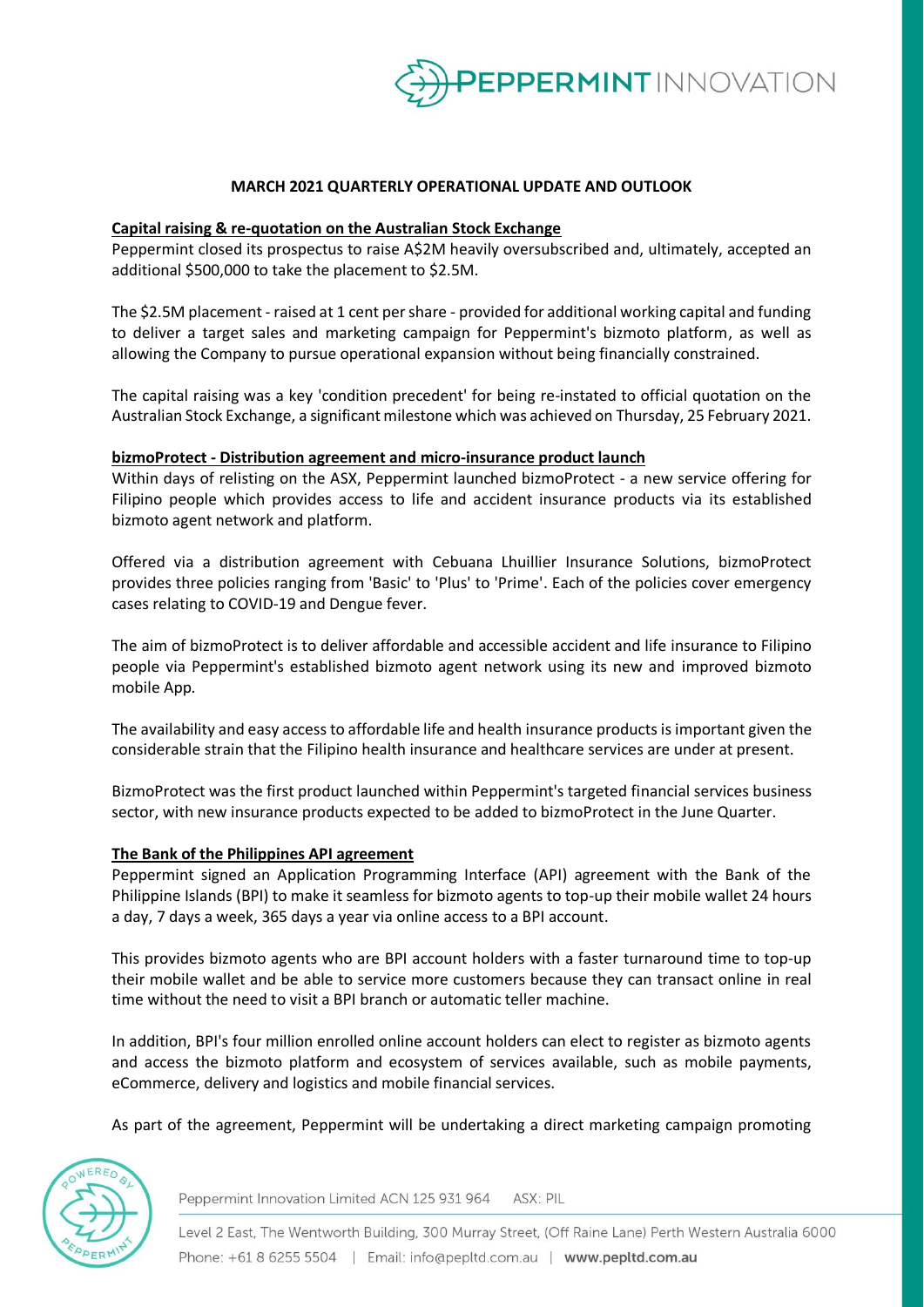

bizmoto's wide range of customer services to BPI"s four million enrolled online account holders.

Technical Integration and testing between Peppermint's bizmoto platform and BPI's systems and protocols has commenced, with a target 'go live' date in Q2 2021.

## **Cebuana Lhuillier Merchant Biller Agreement**

Just after the end of the March 2021 Quarter, Peppermint signed a Merchant Biller agreement with Cebuana Lhuillier to make it easier for bizmoto agents to 'cash-in' money and top-up their mobile wallets instantly - giving them the ability to transact with more customers.

The deal allows a bizmoto agent to enter any one of Cebuana's 2,500 shop fronts and accredited stores throughout the Philippines, choose the bizmoto platform to top-up their mobile wallet and their 'cashin' funds will Instantly be credited to their bizmoto wallet.

The Merchant Biller agreement with Cebuana extended Peppermint's business alignment and partnership with the Philippine's largest and leading micro-financial services provider, following on from its bizmoProtect distribution and micro-insurance provider deal signed in early March 2021.

## **Key staff appointment**

Peppermint bolstered its sales and marketing efforts during the March Quarter with the contract hire of sales and marketing professional, Aidan Montague. Aidan will be focused on driving bizmoto sales and marketing systems and processes.

Aidan has more than 25 years' experience driving sales and marketing operations, along with a strong technology and Internet background. He has held several senior roles with Internet/Communications giant, Cisco Systems, both locally and overseas. As Director of Strategic Alliances for Cisco, Aidan negotiated alliance agreements with many of the major Telcos throughout China, Korea, Singapore, Australia and elsewhere. Prior to that he was instrumental in the establishment of the Cisco Australia subsidiary and built a highly successful sales operation for Cisco in Melbourne.

More recently, he has been a Director, Online Sales and Marketing for Resimac Ltd - one of Australia and New Zealand's premier non-bank lenders.

## **bizmoPay**

Peppermint lodged the final application for Peppermint Finance Inc. with the Philippines' Securities Exchange Commission (SEC) to underpin our bizmoPay operations. bizmoPay will be an alternative non-bank micro-enterprise lending platform made available via the bizmoto mobile App. Microenterprise loans will be made available to qualified bizmoto agents, bizmoGo riders and registered network members. Funds from the \$2.5M placement were used to provide the initial Php 12,500,000 'paid-up capital requirements imposed under Philippines SEC regulations, and will also be used to officially launch bizmoPay. The Company is aiming to launch bizmoPay once the SEC has approved Peppermint Finance Inc. final application.

## **bizmoto operations**

Further COVID-19 lockdown restrictions and strict limitations on business operations in the Philippines during the March 2021 quarter resulted in the bizmoto platform delivering cash receipts of A\$397,000.



Peppermint Innovation Limited ACN 125 931 964 ASX: PIL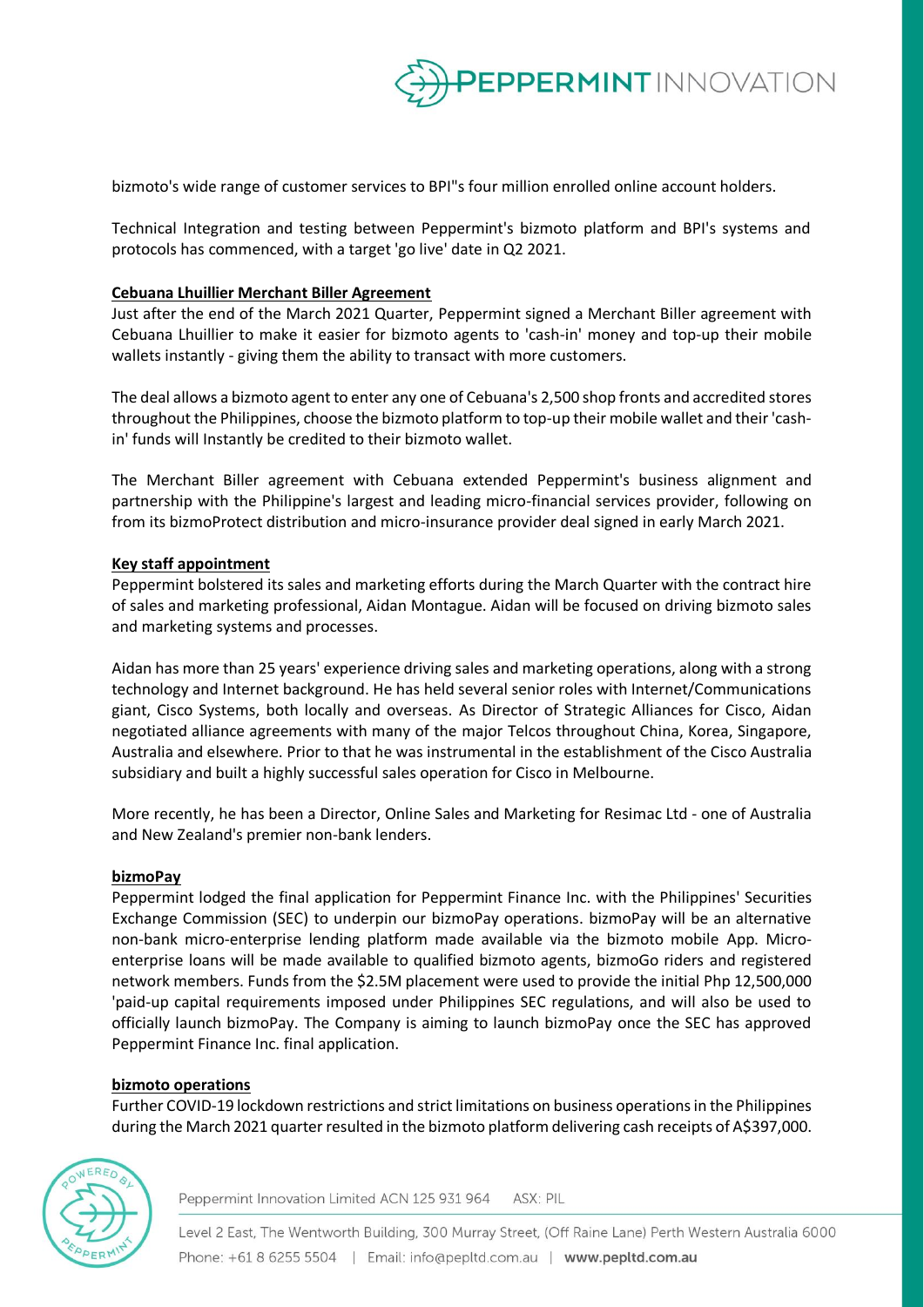

All key metrics for the bizmoto App utilisation increased circa 8% to 10% during the March quarter despite the harsh economic and social conditions, and the subsequent interruption in the company's ability to deploy capital resources raised during the latter part of the quarter. The number of registered agents increased to 55,119. The bizmoGo program increased on the previous quarter, with 665 merchants and 636 riders registered respectively as at the end of 31 March 2021.

A new incentivised referral program focused on the bizmoto App will be implemented in the June Quarter which aims to increase the number of mobile App transactions, grow the number of new bizmoto agent's, members and expand the bizmoto ecosystem.

## **Collaboration with BancNet on Mobile Banking Solution (MBS)**

Peppermint has successfully integrated and deployed the MBS for Partner Rural Bank to InstaPay 2.0 and implemented the national QR for person-to-person transaction.

BancNet is currently testing the Central Bank of the Philippines (BSP) mandated national QR feature which will be available in the MBS platform 'powered by Peppermint' of Partner Rural Bank by Q2 2021.

UCPB Savings Bank will resume the MBS integration process in the June quarter having completed the required updates to its own core banking system.

The Bank of Florida has delayed its system integration to the BancNet outsourcing switch due to internal technical issues. It forecasts the next target completion of its system integration is towards the end of Q2. Once it has completed integration with BancNet switch testing and integration will commence with the MBS.

Peppermint remains in discussions with several other rural outsourcing banks about providing similar BancNet MBS subscription products.

## **Co-Operative Business Partners**

Peppermint restarted discussions with major Filipino Co-operative MASS-SPECC about providing its Mobile Banking Service (MBS) to MASS-SPECC and its co-operative members after the COVID-19 pandemic caused several delays during the December 2020 quarter. MASS-SPECC's network has more than 300 co-operative members and more than a million Individual members.

Peppermint aims to provide the MBS solution to MASS-SPECC and become the digital solutions provider to one of the biggest cooperative federations in the Philippines.

## **Corporate**

An Appendix 4C detailing expenditure for the March Quarter is accompanying this March 2021 Quarterly Activities Report and Operational Update. Payments to related parties totalling \$93k were paid during the March Quarter for directors' fees, executive remuneration and pension / superannuation benefits.



Peppermint Innovation Limited ACN 125 931 964 ASX: PIL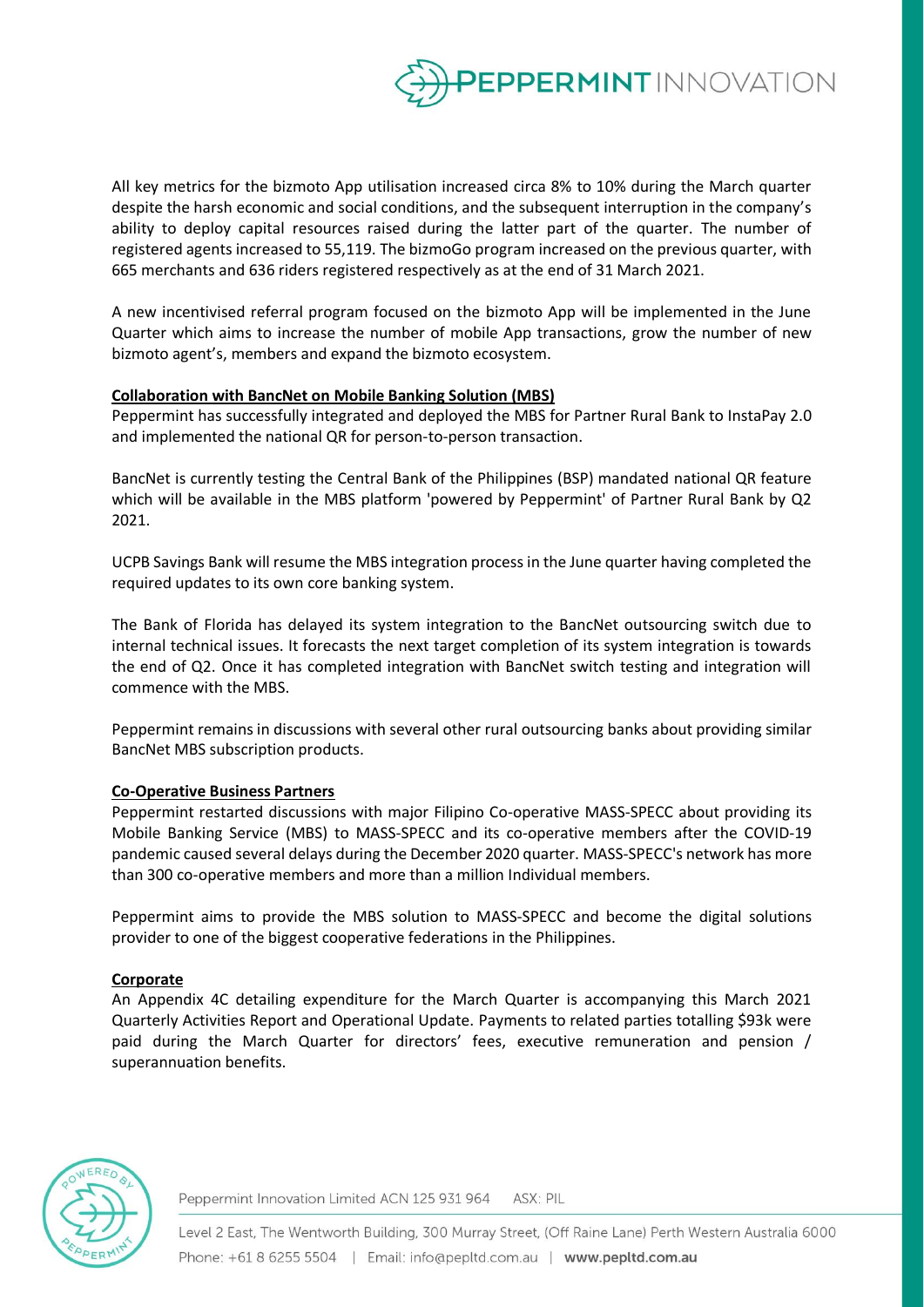

Expenditure from 1 January 2021 to 31 March 2021 - being the start of the quarter during which the Company lodged a prospectus - is consistent with the use of funds detailed in its prospectus of 29 January 2021 and is detailed below:

|                                                                         |                                                                | ('000,000s)                                                      |
|-------------------------------------------------------------------------|----------------------------------------------------------------|------------------------------------------------------------------|
| Use of Proceeds under Prospectus                                        | <b>Funds allocated</b><br>under Prospectus<br>dated 29/01/2021 | <b>Funds expended</b><br>between<br>01/01/2021 and<br>31/03/2021 |
| Bizmoto Platform roll out and working capital                           | 901                                                            | 504                                                              |
| Bizmoto Platform sales and marketing campaign                           | 450                                                            | 37                                                               |
| Bank deposit required to underwrite services offered on the<br>Platform | 350                                                            | 268                                                              |
| bizmoPay Loan Book                                                      | 600                                                            |                                                                  |
| Costs of the offer                                                      | 199                                                            | 199                                                              |
| Total                                                                   | 2,500                                                          | 1,008                                                            |
| Funds received from the exercise of options                             |                                                                | (1,020)                                                          |
| Net funds (generated) between 1 January 2021 and 31 March 2021          |                                                                | (12)                                                             |

| Cash at 1 January 2021                                       | 253   |
|--------------------------------------------------------------|-------|
| Net funds generated between 1 January 2021 and 31 March 2021 |       |
| Platform deposit funds on hand                               | 268   |
| Funds received from placement of shares                      | 2.500 |
| Cash at 31 March 2021                                        | 2.765 |

# **Current Situation in the Philippines**

## **Escalating new COVID-19 cases dampens recovery**

The recent performance and near-term outlook for the Philippines economy has been impacted by a sharply rising wave of new COVID-19 cases leading to the resumption of stricter lockdown measures. The government placed Metro Manila and the four provinces of Laguna, Bulacan, Cavite and Rizal under a general community quarantine bubble with a new set of regulations due to the surge of COVID-19 pandemic cases in those areas. Starting April 12, the shift to a Modified Enhanced Community Quarantine (MECQ) from an Enhanced Community Quarantine (ECQ) was made by the national government with less form of lockdown until April 30.

## **Opportunities for digital transactions**

The Philippine market for the provision of digital payment services is estimated to cover a major part of the Filipino population, with the majority belonging to the lower income segments. Amidst the challenges of doing business during covid-19 restrictions Peppermint, via bizmoto, sees significant opportunities to empower mass-based entrepreneurship and support community-based start-ups with access to the bizmoto platform and ecosystem of services under collaborative community-based



Peppermint Innovation Limited ACN 125 931 964 ASX: PIL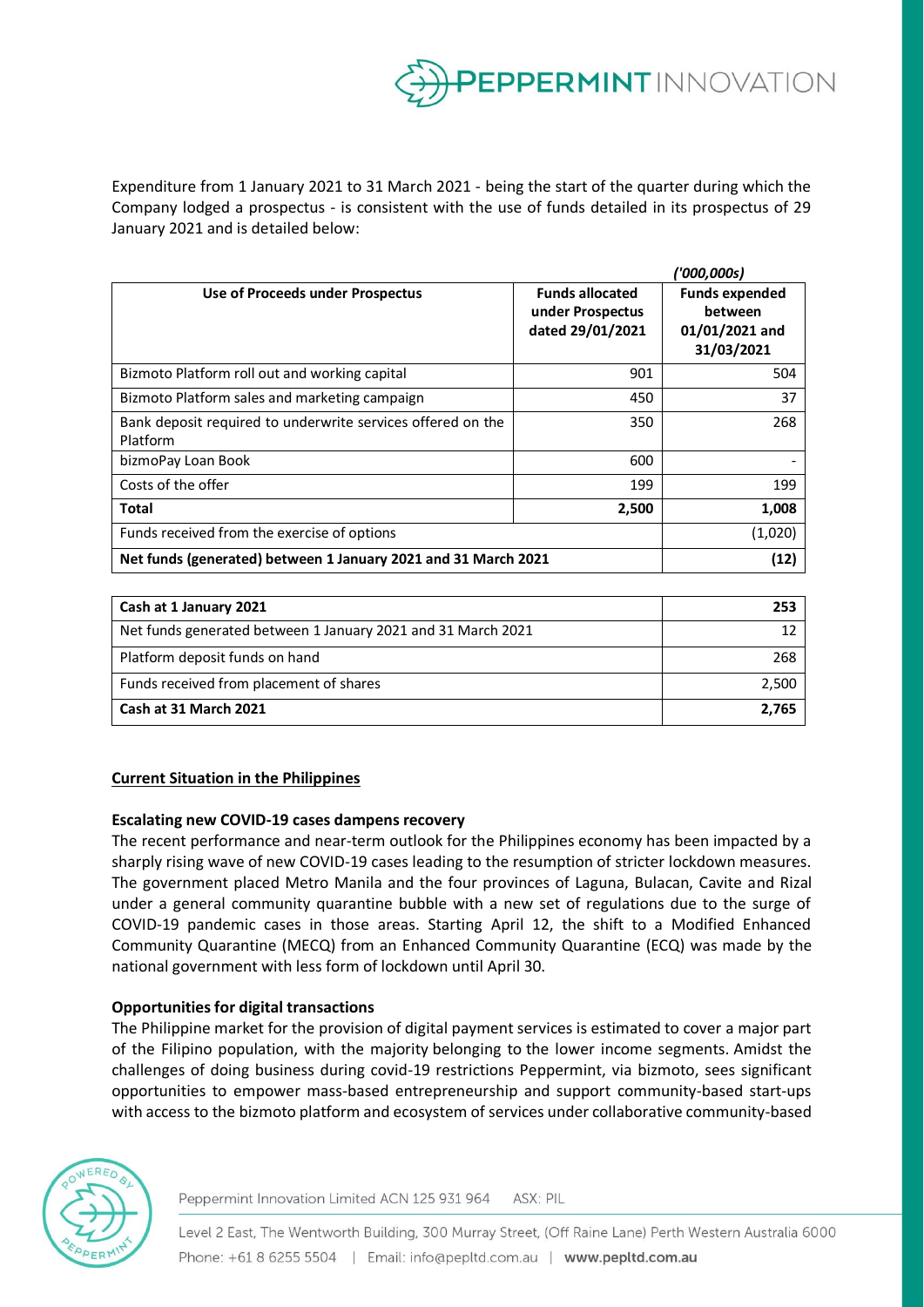

partnerships. bizmoto, 'powered by Peppermint' provides a genuine and sustainable way to deliver digital payments, create income, and deliver financial inclusive services for the Filipino people during these unprecedented Covid-19 times.

#### **Ends**

This ASX announcement has been approved by Peppermint Innovation Limited's Board of Directors and authorised for release.

#### **For more information, please contact:**

Chris Kain Managing Director & CEO Peppermint Innovation Limited E: info@pepltd.com.au

#### **About Peppermint Innovation Ltd**

Peppermint Innovation is an Australian company focused on the commercialisation and further development of the Peppermint Platform, a mobile banking, payment and remittance, delivery and logistics, ecommerce and finance technology to service the Philippines market – which was initially designed for banks, agents, associations and microfinance institutions. Peppermint currently operates the Peppermint Platform in the Philippines.

Forward Looking Statements: Statements regarding plans with respect to Peppermint's business plans are forward looking statements. There can be no assurance that Peppermint's plans will proceed as expected and there can be no assurance that Peppermint will be able to increase revenue.



Peppermint Innovation Limited ACN 125 931 964 ASX: PIL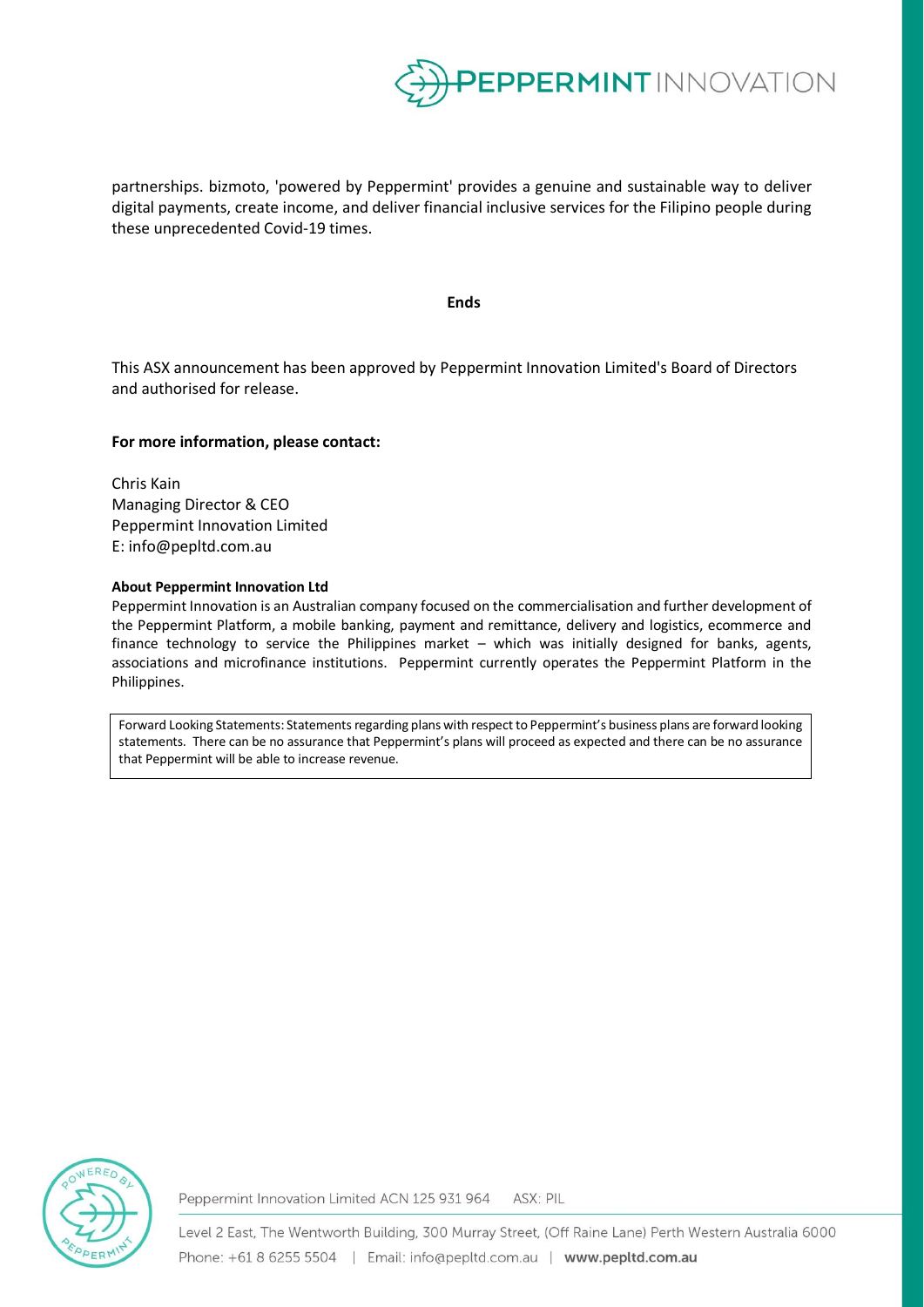# **Appendix 4C**

# **Quarterly cash flow report for entities subject to Listing Rule 4.7B**

| Name of entity                                  |               |  |
|-------------------------------------------------|---------------|--|
| Peppermint Innovation Limited                   |               |  |
| <b>ABN</b><br>Quarter ended ("current quarter") |               |  |
| 56 125 931 964                                  | 31 March 2021 |  |

|     | <b>Consolidated statement of cash flows</b>         | <b>Current quarter</b><br>\$A'000 | Year to date<br>(9 months)<br>\$A'000 |
|-----|-----------------------------------------------------|-----------------------------------|---------------------------------------|
| 1.  | Cash flows from operating activities                |                                   |                                       |
| 1.1 | Receipts from customers                             | 397                               | 1,664                                 |
| 1.2 | Payments for                                        |                                   |                                       |
|     | research and development<br>(a)                     |                                   |                                       |
|     | (b)<br>product manufacturing and operating<br>costs | (367)                             | (1, 487)                              |
|     | advertising and marketing<br>(c)                    | (17)                              | (34)                                  |
|     | leased assets<br>(d)                                |                                   |                                       |
|     | staff costs<br>(e)                                  | (241)                             | (731)                                 |
|     | (f)<br>administration and corporate costs           | (309)                             | (895)                                 |
| 1.3 | Dividends received (see note 3)                     |                                   |                                       |
| 1.4 | Interest received                                   |                                   |                                       |
| 1.5 | Interest and other costs of finance paid            | (6)                               | (12)                                  |
| 1.6 | Income taxes paid                                   |                                   |                                       |
| 1.7 | Government grants and tax incentives                |                                   | 38                                    |
| 1.8 | Other (provide details if material)                 |                                   |                                       |
| 1.9 | Net cash from / (used in) operating<br>activities   | (540)                             | (1, 457)                              |

| 2.  |     | Cash flows from investing activities |       |       |
|-----|-----|--------------------------------------|-------|-------|
| 2.1 |     | Payments to acquire:                 |       |       |
|     | (a) | entities                             |       |       |
|     | (b) | businesses                           |       |       |
|     | (c) | property, plant and equipment        |       |       |
|     | (d) | investments                          | (268) | (268) |
|     | (e) | intellectual property                |       |       |
|     | (f) | other non-current assets             | -     |       |

ASX Listing Rules Appendix 4C (01/12/19) Page 1 + See chapter 19 of the ASX Listing Rules for defined terms.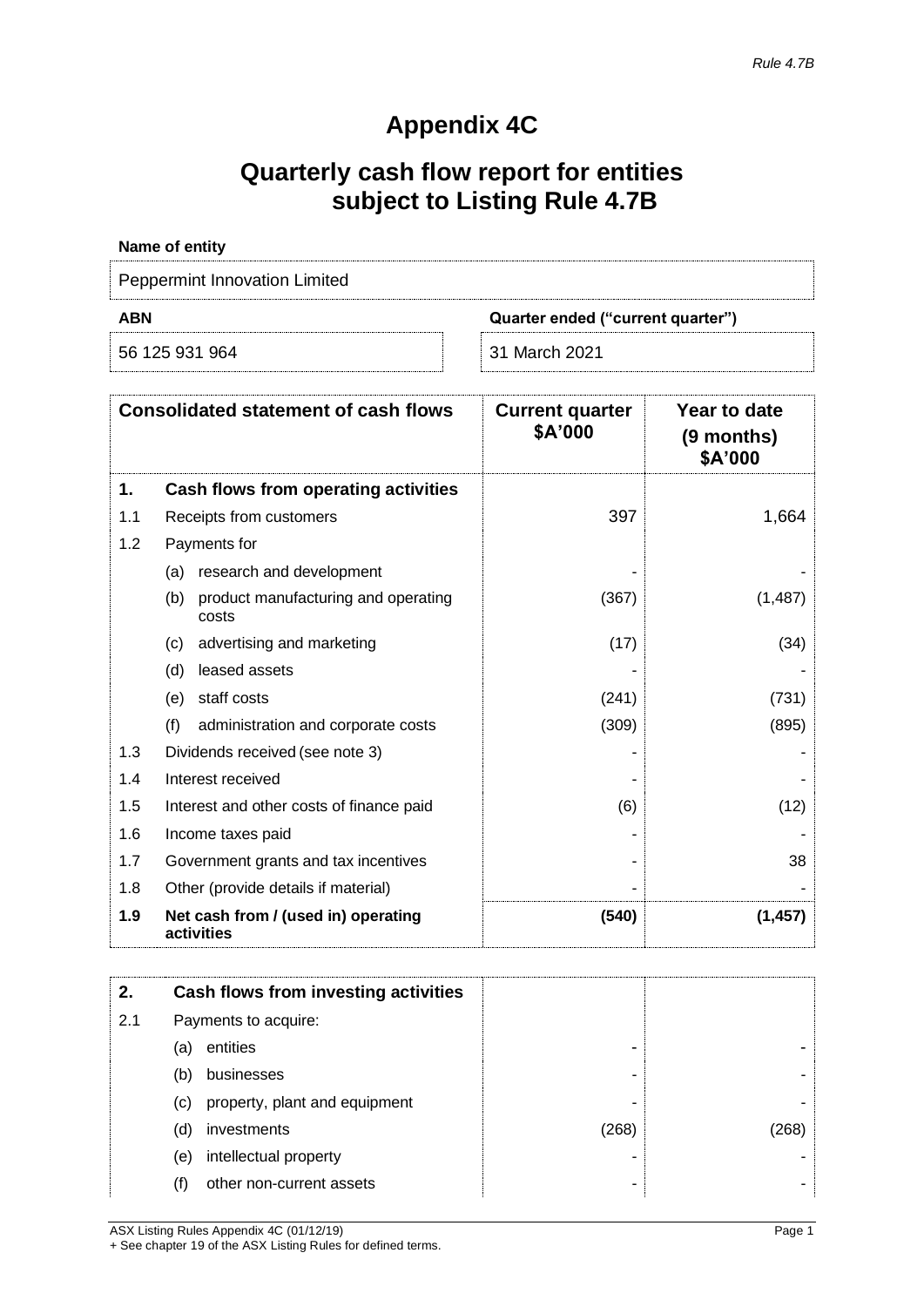| <b>Consolidated statement of cash flows</b> |                                                   | <b>Current quarter</b><br>\$A'000 | Year to date<br>$(9$ months)<br>\$A'000 |  |
|---------------------------------------------|---------------------------------------------------|-----------------------------------|-----------------------------------------|--|
| 2.2                                         | Proceeds from disposal of:                        |                                   |                                         |  |
|                                             | entities<br>(a)                                   |                                   |                                         |  |
|                                             | (b)<br>businesses                                 |                                   |                                         |  |
|                                             | (c)<br>property, plant and equipment              |                                   |                                         |  |
|                                             | (d)<br>investments                                |                                   |                                         |  |
|                                             | intellectual property<br>(e)                      |                                   |                                         |  |
|                                             | (f)<br>other non-current assets                   |                                   |                                         |  |
| 2.3                                         | Cash flows from loans to other entities           |                                   |                                         |  |
| 2.4                                         | Dividends received (see note 3)                   |                                   |                                         |  |
| 2.5                                         | Other (provide details if material)               |                                   |                                         |  |
| 2.6                                         | Net cash from / (used in) investing<br>activities | (268)                             | (268)                                   |  |

| 3.   | Cash flows from financing activities                                                          |       |       |
|------|-----------------------------------------------------------------------------------------------|-------|-------|
| 3.1  | Proceeds from issues of equity securities<br>(excluding convertible debt securities)          | 2,500 | 3,405 |
| 3.2  | Proceeds from issue of convertible debt<br>securities                                         |       |       |
| 3.3  | Proceeds from exercise of options                                                             | 1,020 | 1,020 |
| 3.4  | Transaction costs related to issues of<br>equity securities or convertible debt<br>securities | (199) | (199) |
| 3.5  | Proceeds from borrowings                                                                      |       |       |
| 3.6  | Repayment of borrowings                                                                       |       |       |
| 3.7  | Transaction costs related to loans and<br>borrowings                                          |       |       |
| 3.8  | Dividends paid                                                                                |       |       |
| 3.9  | Other (provide details if material)                                                           |       |       |
| 3.10 | Net cash from / (used in) financing<br>activities                                             | 3,321 | 4,226 |

|     | Net increase / (decrease) in cash and<br>cash equivalents for the period |       |     |
|-----|--------------------------------------------------------------------------|-------|-----|
| 4.1 | Cash and cash equivalents at beginning of<br>period                      | 252   | 264 |
| 4.2 | Net cash from / (used in) operating<br>activities (item 1.9 above)       | (540) |     |
| 4.3 | Net cash from / (used in) investing activities<br>(item 2.6 above)       | 268)  |     |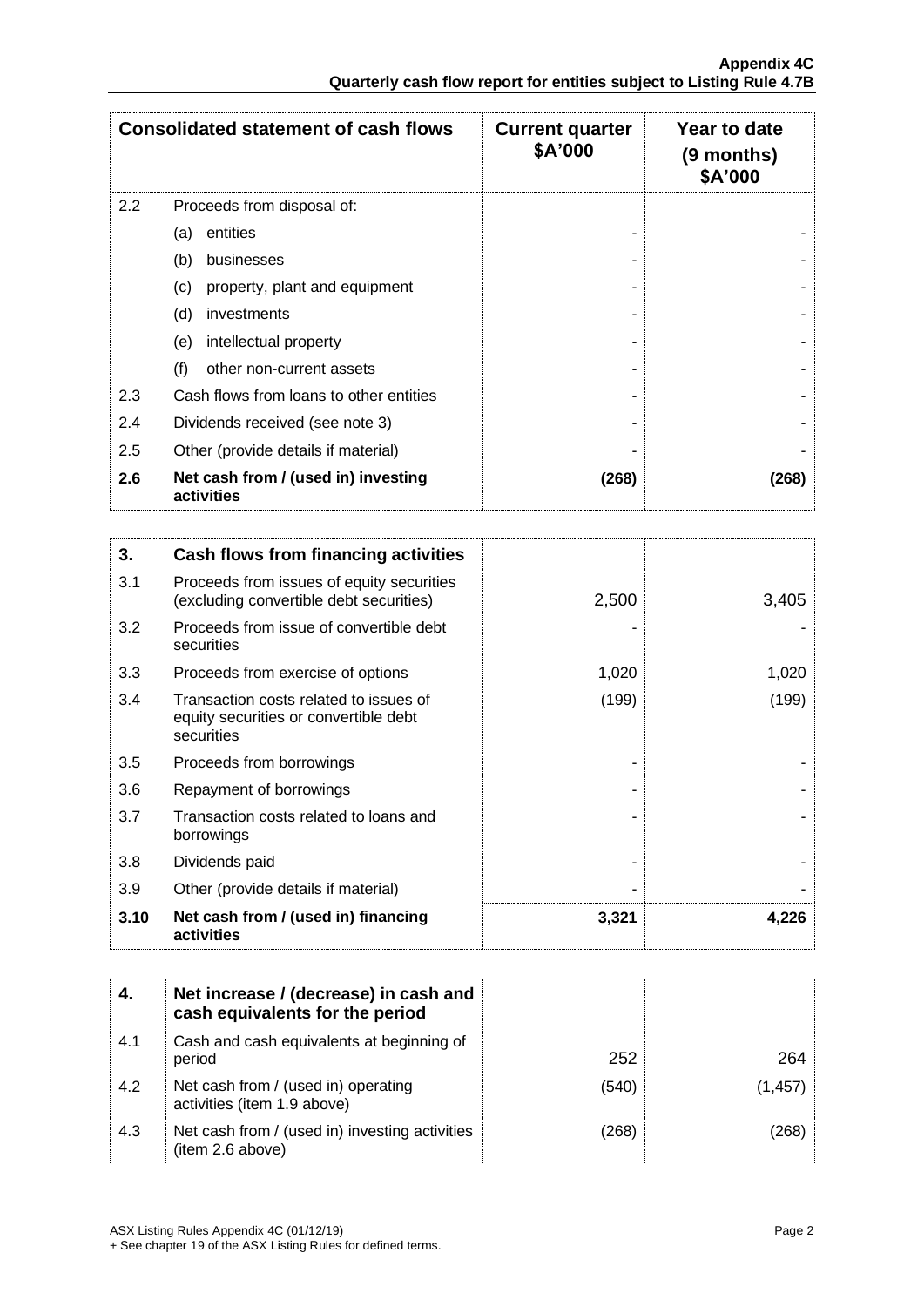|     | <b>Consolidated statement of cash flows</b>                         | <b>Current quarter</b><br>\$A'000 | Year to date<br>(9 months)<br>\$A'000 |
|-----|---------------------------------------------------------------------|-----------------------------------|---------------------------------------|
| 4.4 | Net cash from / (used in) financing activities<br>(item 3.10 above) | 3.321                             | 4.226                                 |
| 4.5 | Effect of movement in exchange rates on<br>cash held                |                                   |                                       |
| 4.6 | Cash and cash equivalents at end of<br>period                       | 2.765                             | 2.765                                 |

| 5.  | Reconciliation of cash and cash<br>equivalents<br>at the end of the quarter (as shown in the<br>consolidated statement of cash flows) to the<br>related items in the accounts | <b>Current quarter</b><br>\$A'000 | <b>Previous quarter</b><br>\$A'000 |
|-----|-------------------------------------------------------------------------------------------------------------------------------------------------------------------------------|-----------------------------------|------------------------------------|
| 5.1 | <b>Bank balances</b>                                                                                                                                                          | 2,760                             | 347                                |
| 5.2 | Call deposits                                                                                                                                                                 |                                   |                                    |
| 5.3 | <b>Bank overdrafts</b>                                                                                                                                                        |                                   |                                    |
| 5.4 | Other (provide details)                                                                                                                                                       | 5                                 | 5                                  |
| 5.5 | Cash and cash equivalents at end of<br>quarter (should equal item 4.6 above)                                                                                                  | 2,765                             | 352                                |

| 6.  | Payments to related parties of the entity and their<br>associates                          |  |
|-----|--------------------------------------------------------------------------------------------|--|
| 6.1 | Aggregate amount of payments to related parties and their<br>associates included in item 1 |  |
| 6.2 | Aggregate amount of payments to related parties and their<br>associates included in item 2 |  |

| Note: if any amounts are shown in items 6.1 or 6.2, your quarterly activity report must include a description of, |  |
|-------------------------------------------------------------------------------------------------------------------|--|
| and an explanation for, such payments                                                                             |  |

**Current quarter \$A'000**

93

-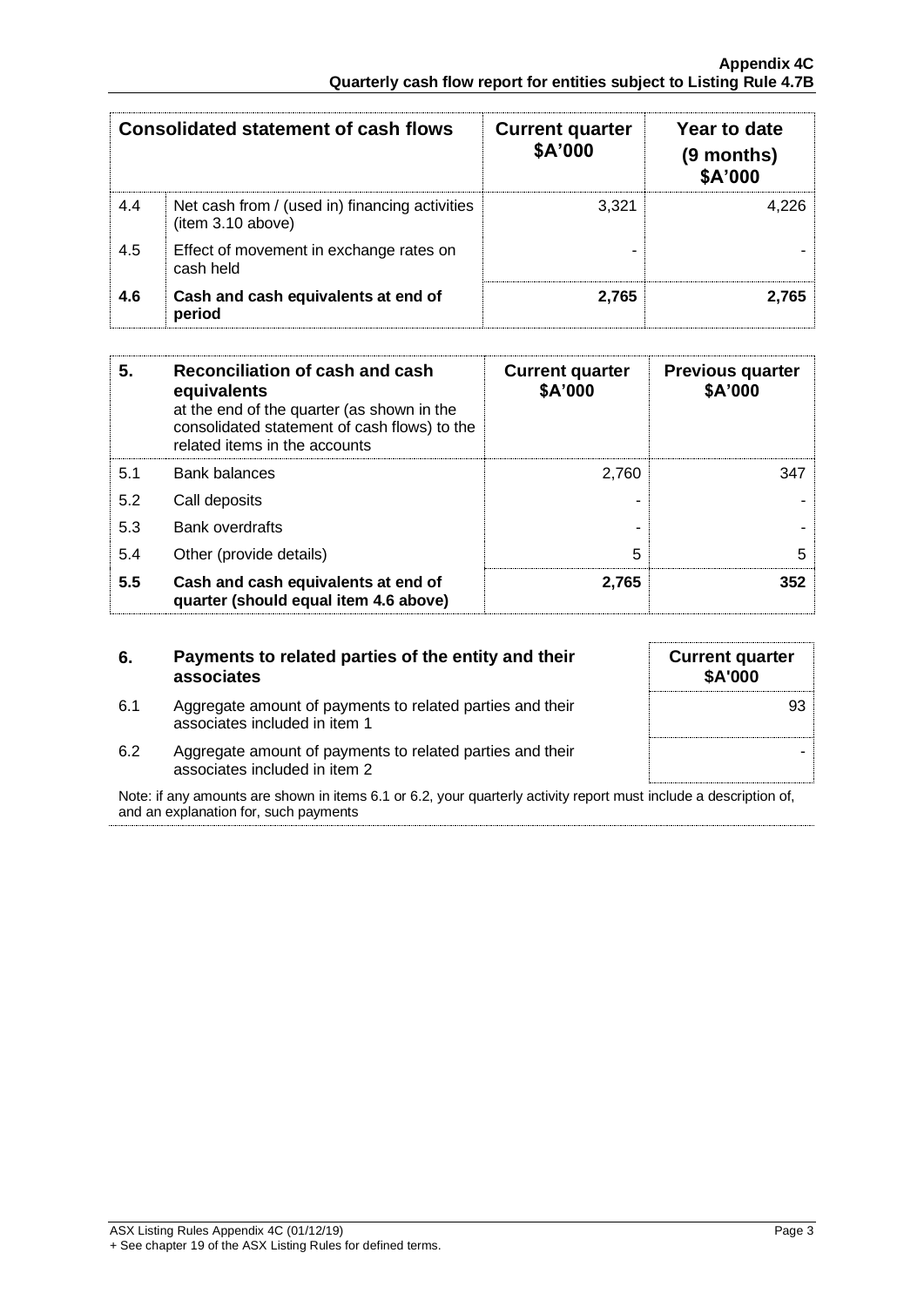#### **7. Financing facilities** *Note: the term "facility' includes all forms of financing arrangements available to the entity. Add notes as necessary for an understanding of the sources of finance available to the entity.* 7.1 Loan facilities

- 7.2 Credit standby arrangements
- $7.3$  Other (please specify)
- **7.4 Total financing facilities**

| <b>Total facility</b><br>amount at quarter<br>end<br>\$A'000 | Amount drawn at<br>quarter end<br>\$A'000 |
|--------------------------------------------------------------|-------------------------------------------|
|                                                              |                                           |
|                                                              |                                           |
|                                                              |                                           |

# 7.5 **Unused financing facilities available at quarter end** -

7.6 Include in the box below a description of each facility above, including the lender, interest rate, maturity date and whether it is secured or unsecured. If any additional financing facilities have been entered into or are proposed to be entered into after quarter end, include a note providing details of those facilities as well.

# **8. Estimated cash available for future operating activities \$A'000** 8.1 Net cash from / (used in) operating activities (Item 1.9) (540) 8.2 Cash and cash equivalents at quarter end (Item 4.6) 2,765 8.3 Unused finance facilities available at quarter end (Item 7.5) 8.4 Total available funding (Item 8.2 + Item 8.3) 2,765 8.5 **Estimated quarters of funding available (Item 8.4 divided by Item 8.1)** 5.1

- 8.6 If Item 8.5 is less than 2 quarters, please provide answers to the following questions:
	- 1. Does the entity expect that it will continue to have the current level of net operating cash flows for the time being and, if not, why not?

Answer:

2. Has the entity taken any steps, or does it propose to take any steps, to raise further cash to fund its operations and, if so, what are those steps and how likely does it believe that they will be successful?

Answer:

3. Does the entity expect to be able to continue its operations and to meet its business objectives and, if so, on what basis?

Answer: